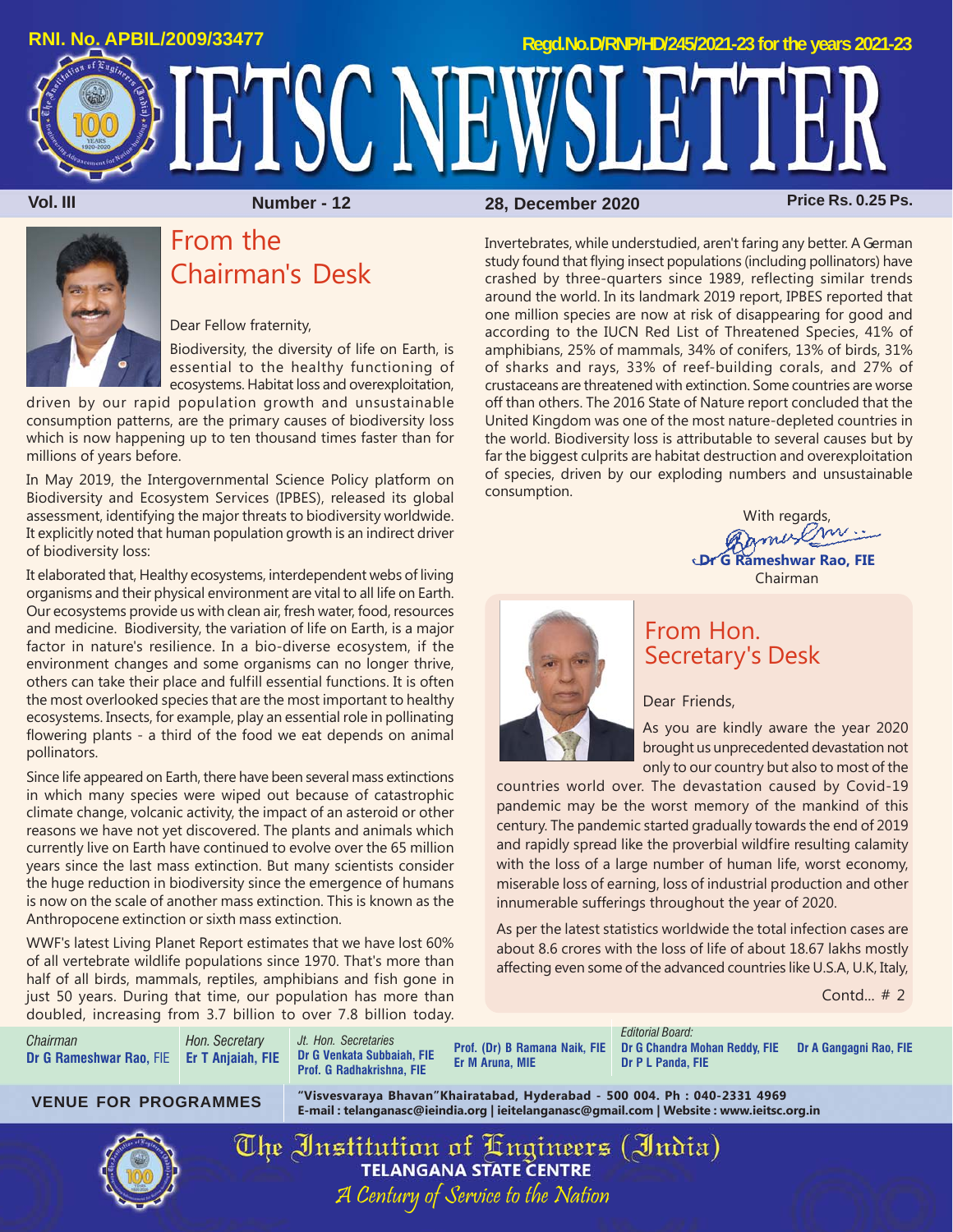

to mention a few among hundreds.

In India the total loss of life on account of the Covid-19 is around 1.50 lakhs with active cases of about 1.03 crores. In our State of Telangana the loss of life is about 1554, the active cases are being about 2.88 lakhs. The biggest relief in the news is that the recovery rate has now crossed 96.00% and the other gratifying news being the position of this catastrophic incident is gradually improving by the day.

Friends, among all the sad news, the silver line and most heartening news is that the vaccine for the pandemic has almost arrived.

Two of the country's most renowned vaccine producing agencies viz- the Serum Institute of India (SII), PUNE and our own local Bharat Bio-tech Industries, Hyderabad have come out successfully about two varieties of vaccines which have already been given green signal for emergency use.

The trial run has already been undertaken with encouraging efforts from all the stakeholders. The process of vaccination, which will be one of the world's biggest exercises, will be commenced very shortly.

In the meanwhile another mutated virus has been found in U.K and is understood to be alarmingly spreading throughout the world including India.

With the experience, the country, with all probability will cross the hurdle and come out success. With the development of the vaccine, let us hope that we all forget the worst effect of the pandemic and face the future with confidence to rebuild the country.

We, the engineers, have a role to play and I appeal to all my fraternity to be proactive and help in building the nation.

With this backdrop, I pray the Almighty to bless the World in general and our country and state of Telangana in particular not only for giving us sufficient strength to face the pandemic but also to succeed and come out in flying colours.

**HAPPY NEW YEAR 2021 TO ALL.**

**(Er T Anjaiah, FIE)** Hon. Secretary



### **National Energy Conservation Week Celebrations-2020**

The Energy Conservation Mission of The Institution of Engineers (India), Telangana State Centre in association with Telangana State Renewable Energy Development Corporation Limited (TSREDCO) organized "National Energy Conservation Week Celebrations- 2020" on 14<sup>th</sup> & 15<sup>th</sup> December 2020 through webinar (ZOOM Cloud Meeting App).



#### **December 14, 2020**: Energy Conservation Mission of The Institution of

Engineers (India), Telangana State Centre organized "National Energy Conservation Week Celebrations 2020" Inaugural function. The Chief Guest, **Shri G JAGADISH REDDY**, Hon'ble Minister for Energy, Government of Telangana graced the function. In this occasion the Chief Guest released the ECM Souvenir. The Chief Guest has called for bringing awareness among the people on saving electricity and believes that this will facilitate environmental protection along with economic flexibility. Speaking on the occasion, he said that the world, which has so far relied on thermal power, is now looking at unconventional electricity. The state of Telangana has already stood at number one place and also said our Hon'ble Chief Minister was far ahead in this matter and called on the people of the world to take up the challenge of power saving as a movement. The Government formed in the State of Telangana under the leadership of Hon'ble Chief Minister has made planting trees is a social responsibility and praised the efforts of Chief Minister. That the power consumption is a part of human life and saving power consumption will have amazing results, The Telangana State Centre of IEI and TSREDCO were already taking initiative in saving power in the State of Telangana and it went ahead as a people's movement, achieving the target would not be difficult.

### **Shri Sandeep Kumar Sultania,** IAS,

Secretary to Government, Department of Energy, Government of Telangana graced the function as Special Guest and said that the Telangana Government is forefront in promoting Energy Conservation, our State is regarded as best State as for as the development of Renewable Energy is concerned. The Special Guest said that use of LEDs will save the consumption of energy, GHMC and other Municipalities are using 100% LEDs. The Telangana



Government taken up the project with EESL to install the LEDs in every Gram Panchayat. The Government is distributing various energy efficient appliances to all over State.

**Shri N Janaiah**, Vice Chairman and Managing Director, TSREDCO graced the occasion as Guest of Honour addressed the gathering. He said all are aware that the National Energy Conservation Day is celebrated every year all over the country  $14<sup>th</sup>$  December to aware importance of Energy Conservation. He further said that with the support of Telangana Government, TSREDCO is working in all the Energy Conservation and Renewable Energy activities for the advancement of the Government commitment towards India's intended nationally determined contributions, accordingly TSREDCO is promoting many activities under the Energy Conservation Act 2001.

**Dr G Rameshwar Rao,** FIE, Chairman, IEI, TSC presided over the function. **Er E Srinivasa Chary**, FIE, Chairman, Energy Conservation Mission welcomed the gathering. **Prof. C B V Subbarayudu**, FIE, Convener, Energy Conservation Mission briefed about Energy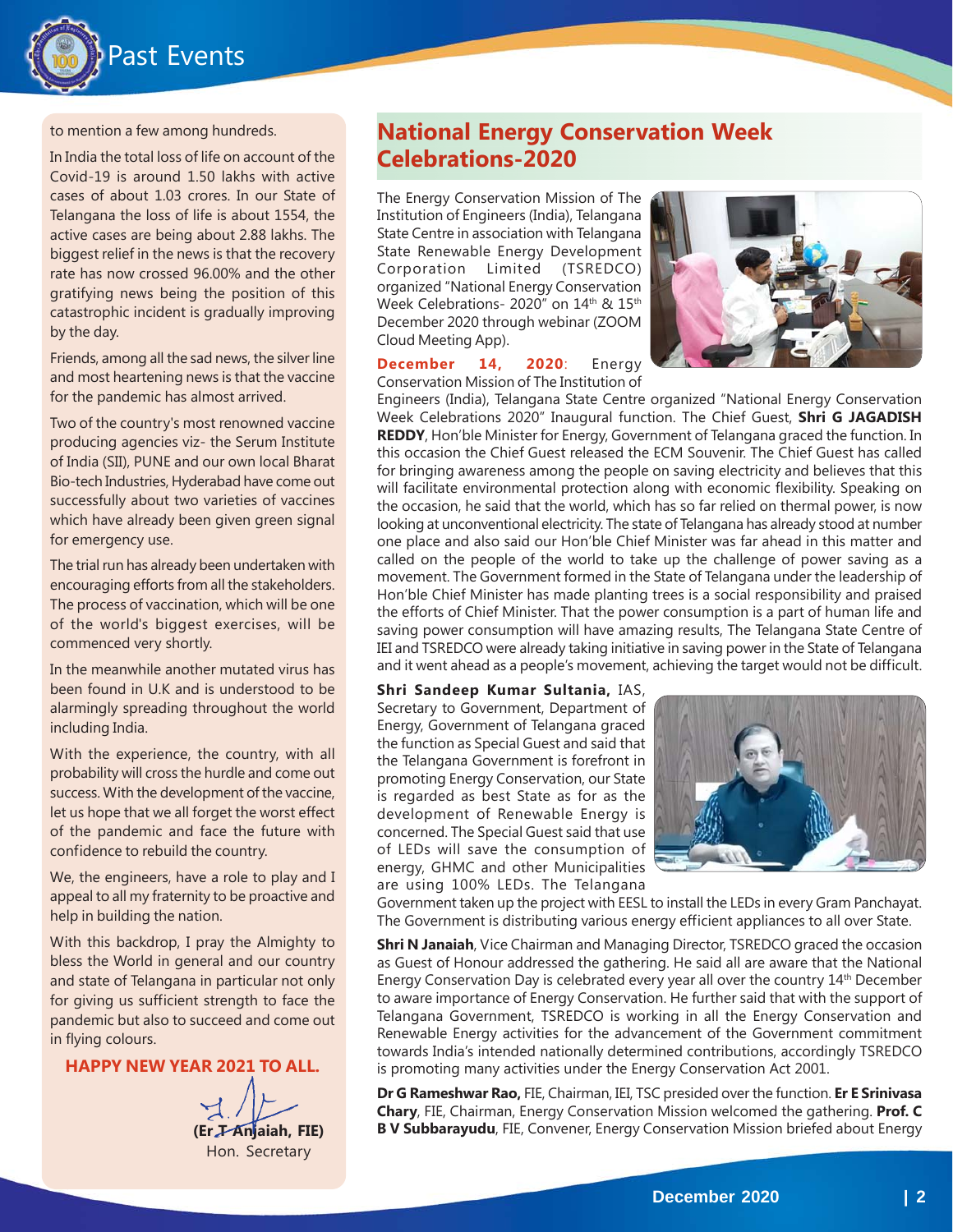Past Events



Conservation Mission. **Er U Vidyasagar**, FIE, Member, ECM of IEI, TSC read about ECM Pledge **Er T Anjaiah**, FIE, Hon. Secretary, IEI, TSC proposed vote of thanks. After the Inauguration one Technical Session was held, where in two papers were presented with eminent experts in the field of Energy Conservation.

**December 15, 2020:** The Valedictory Function of the "National Energy Conservation

Week Celebrations 2020" held on 15.12.2020 at 1600 hrs. The Chief Guest, **Shri A GOPAL RAO,** Chairman & Managing Director, Northern Power Distribution Company of Telangana Limited graced the function and said that it is responsible of every citizen to habituate energy conservation in day to day usages at home & work places and also said not to waste the energy resources. The Chief Guest advised to use energy to the extent necessity. The Chief



Guest said that Carbon emissions effect the environment and it creates environmental imbalance and Global Warming. Under the leaderships and vision of Hon'ble Chief Minister of Telangana and Chairman & Managing Director of TSTRANSCO, the power sector stood number one in the country. Recently, The Telangana Government newly established 3741 Megawatt production of Solar and Wind Renewable Energy and 1145 megawatts Lift irrigation projects are under progress.

**Er G S V Prasad**, General Manager, TSREDCO as Guest of Honour and addressed the gathering. He thanked the IEI and also thanked Government of Telangana for extending whole hearted support and top priority for Conservation of Energy. The Telangana Government has nominated TSREDCO as a nodal agency for conducting Energy Conservation activities. He further said that Telangana Government has issued solar policy in 2015 and they have given tremendous support for this sector. Because of solar policy Telangana State is able to produce solar power near in 3600 MW.

**Dr G Rameshwar Rao,** FIE, Chairman, IEI, TSC presided over the function. **Er E Srinivasa Chary,** FIE, Chairman, Energy Conservation Mission welcomed the gathering. **Prof. C B V Subbarayudu,** FIE, Convener, Energy Conservation Mission presented the Recommendations. **Er T Anjaiah,** FIE, Hon. Secretary, IEI, TSC proposed vote of thanks.

Before the Valedictory Function one Technical Session was held at 1500 hrs, where in three papers were presented with eminent experts in the field of Energy Conservation.

# **Dr A Ramakrishna Eighth Endowment Lecture On "The trends of Digitization in Civil Engineering"**

**December 21, 2020:** IEI, Telangana State Centre organized **Dr A Ramakrishna** Eighth Endowment Lecture on **"The Trends of Digitization in Civil Engineering"** delivered by **Er M P Naidu**, Former Project Director, Hyderabad Metro Rail Ltd, Hyderabad. During his address he said that the present digital technology is disrupting the way works are executed in every field of engineering. Civil Engineering,



which was traditionally considered as Brick-and – Mortar industry is also reshaping to Digital tools. Digital techniques, such as Artificial Intelligence (AI) to the Internet of Things (IoT) are dramatically introducing new tools for construction, in place of old

mundane methods of work. Not only, the traditional building and construction landscape is changing, it is even more encouraging to know the factors that are contributing to the change. Clients are demanding for more innovatively tailored products for their projects. Client demands are increasingly towards sustainable, energy efficient, modular, better quality, with varied options, and with definite time lines. These demands call for more state of art execution capabilities with more precision, design options. More affordable Digital techniques are available to address these needs, with varied tools backed by augmented reality and virtual reality (AR/VR), drones, robotics, and additive printing. **Digital Surveying** and Geospatial technologies. LiDAR can give highly detailed complex maps of surfaces, in a very short time. **Building Information Modelling(BIM**): This tool enables virtually creating the project, which enables choice of various options, the right sequence works, eliminating clashes of various services, Quantification, Costing, Scheduling and facility management.

**Augmented Reality (AR**): This tool offers a live direct or indirect view of a physical, real world environment where elements are augmented or supplemented by virtual computer generated sensory input (sound, video, graphics or GPS data). Users can visualise site limitations, duct clashes, and overlay time (from 4D-BIM platforms) and cost information ( from 5D- BIM platform) to experience a real time dry run of a project before real construction begins. **Mixed Reality and Virtual reality**: For example, using AR and video chat to teleconference live with someone in another country to both explore and discuss a hard to access place (e.g., a subsea tunnel) with information overlaid on your view. **Mobile Technology**: Use of phones, tablets and apps offer live and more efficient communication and collaboration on project sites. They make access to information for easier and wider spread.

**DR0NES**: Being used increasingly in construction to inspect sites and assets. The right kind of skills is needed to generate the right kind of data to be fed in to, say BIM or analysis process. **Photogrammetry:** Advanced 3D photos images recording can build real-time information about asset conditioning, information and decision making. **IoT and Advanced Analytics**: IoT can allow construction machinery, equipment, materials, structures, and more to talk to a central data platform. Other technologies, including sensors and near-field-communication (NFC) devices, can monitor productivity and reliability.

**Robotics**: Robots will be programmed to execute some of the repetitive typical works in the